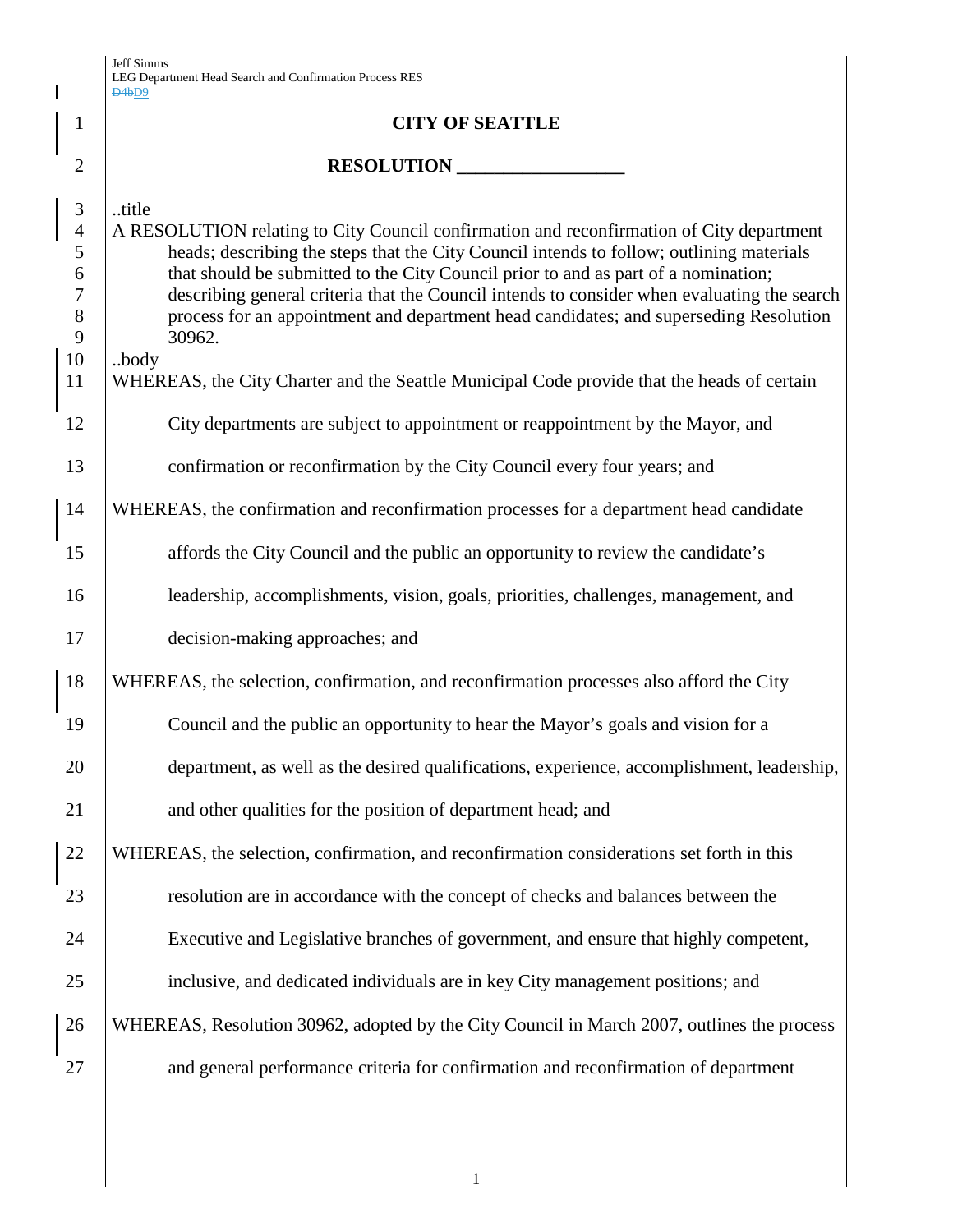Jeff Simms LEG Department Head Search and Confirmation Process RES D4bD9

1 heads within ten weeks of submittal, but does not explicitly address what the Council will 2 considerevaluate regarding the search process, including criteria to assess whether the 3 search process was transparent and did not entrench institutional discrimination, nor what 4 materials should be submitted describing the search process to identify the appointment; 5 and 6 WHEREAS, the City Council intends to have uniform and expects fair, consistent-, and inclusive 7 processes and considerations for initial confirmation of candidates and periodic 8 **external intends of department heads-and intends to establish fair and inclusive search** 9 **processes to consider when evaluating department head candidates or existing department** 10 heads; NOW, THEREFORE, 11 **BE IT RESOLVED BY THE CITY COUNCIL OF THE CITY OF SEATTLE, THE**  12 **MAYOR CONCURRING, THAT:** 13 Section 1. The City Council intends for the following steps in this section to occur when 14 evaluating new City department head candidates during the initial confirmation process, and 15 when evaluating existing City department heads during the reconfirmation process. 16 A. For initial confirmation appointments, prior to identifying and transmitting a 17 nomination, the Council requests that the Mayor submits communicates to the Council, consistent 18 with the Clerk's Office standards, materials detailing Committee Chair on the planned 19  $\vert$  recruitment process. The Mayor should submit, at a minimum, such as the following: 20 1. A written description of the intended process; 21 2. A listNotification of any advisory groups that, stakeholders, and subject 22 matter experts who will outline provide recommendations on desired qualifications and skills or 23 vet applicants; and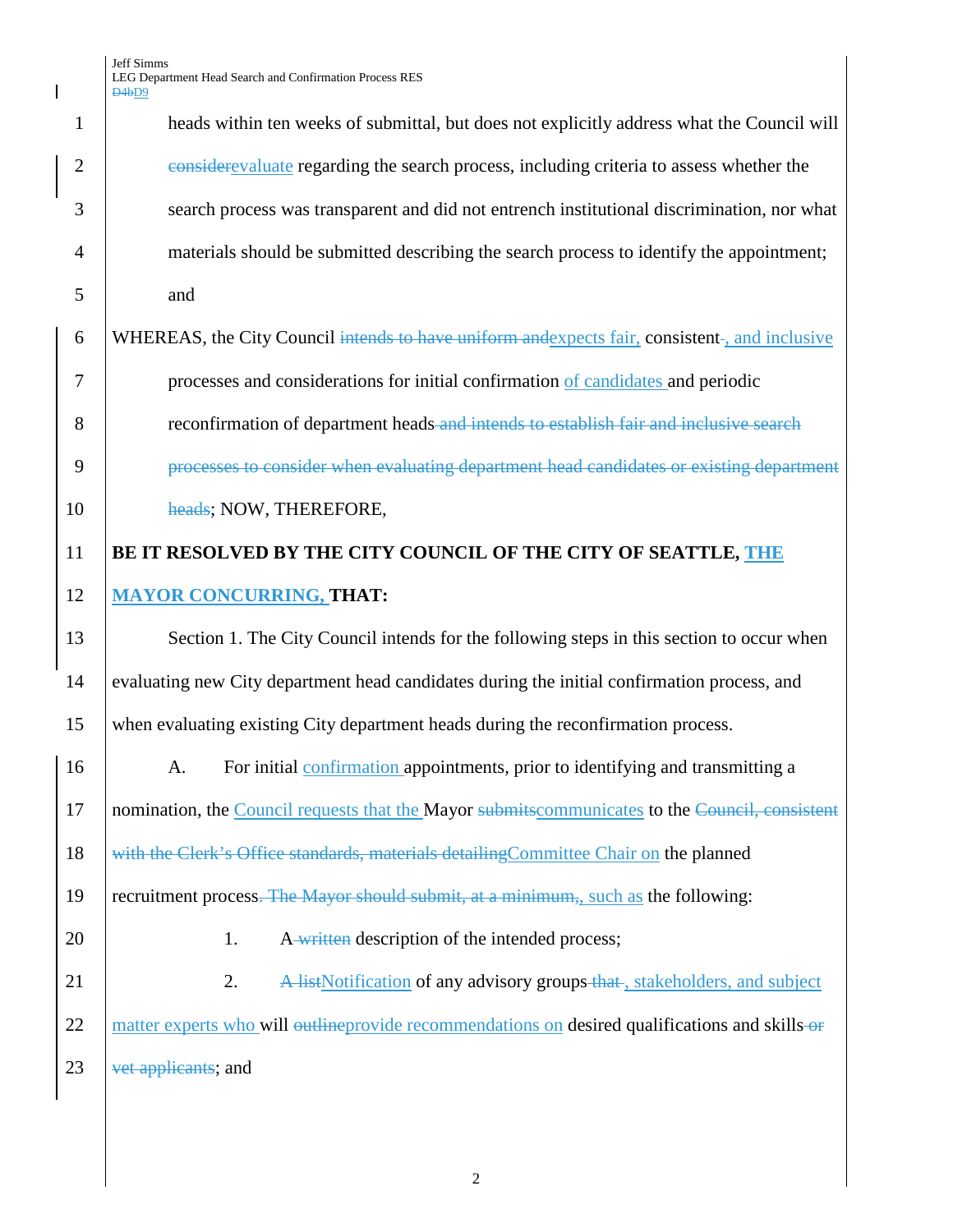$\mathbf{I}$ 

| $\mathbf{1}$   | The composition of any advisory groups.<br>3.                                                    |
|----------------|--------------------------------------------------------------------------------------------------|
| $\overline{2}$ | The Mayor submits to the Council will expect the following materials for the<br><b>B.</b>        |
| 3              | appointment of a department head in paper and electronic form consistent with the Clerk's Office |
| $\overline{4}$ | of the City Clerk standards. The Mayor should submit, including, at a minimum, the following:    |
| 5              | Transmittal letter;<br>1.                                                                        |
| 6              | Letter to appointee describing terms of appointment;<br>2.                                       |
| 7              | 3.<br>AppointmentNotice of appointment form;                                                     |
| 8              | Resume;<br><u>4.</u>                                                                             |
| 9              | Oath of office;<br>4.5.                                                                          |
| 10             | Resume;                                                                                          |
| 11             | Memo relating to background check;<br>6.                                                         |
| 12             | Memo describing Summary of the process as executed to identify strong                            |
| 13             | candidates and recommendie commended candidates for consideration by the Mayor; protecting       |
| 14             | applicant information, anonymity, and                                                            |
| 15             | 8.7. List of engagement confidentiality, as allowable; and input sessions that                   |
| 16             | were held, including the dates and groups represented.                                           |
| 17             | Summary of how affected residents, communities, and stakeholder views<br>8.                      |
| 18             | were included and/or evaluated in making the nomination.                                         |
| 19             | For a reappointment, only items B.1, B.3, B.4, and B.5 apply.                                    |
| 20             | C.<br>The City Clerk places the materials in will create and process an Appointment              |
| 21             | File, for processing as legislation in in accordance with Council rules established legislative  |
| 22             | procedures, in preparation for the Council's Introduction and Referral Calendar.                 |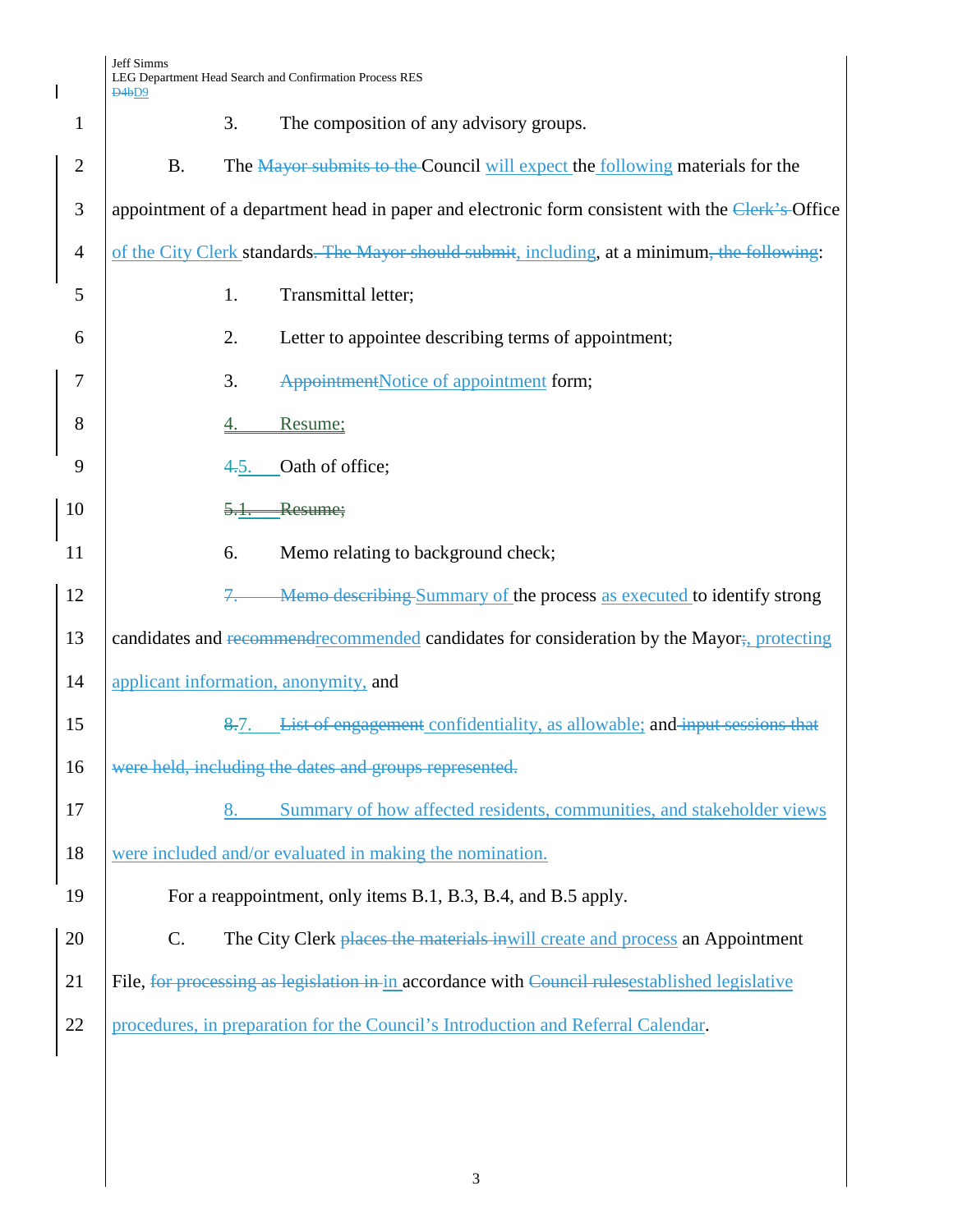1 D. After the Appointment File has been introduced and referred filed with the City 2 Clerk, the committee chair distributes the Appointment File to all Councilmembers and the 3 Director of Central Staff the Appointment File's contents for review.

 E. The committee chair provides public notice of the confirmation or reconfirmation process and the availability of the materials at least two weeks before the committee meeting at which the Appointment File will be discussed, in addition to listing the Appointment File on the agenda for that committee meeting.

8 F. The committee chair takes public comment on the proposed confirmation or 9 reconfirmation at each committee meeting at which the Appointment File is discussed and also 10 accepts public comment submitted in other forms before City Council action.

11 G. The committee chair makes all written public comment available to all 12 Councilmembers for review and available to the public, including posting on the Council's 13 website as appropriate.

14 H. The Council President schedules full City Council action on the Appointment 15 File.

16 I. The date for Full Council President's action in under subsection 1.H of this 17 resolution should take place within ten weeks of the Mayor's transmission of materials in 18 | subsection 1.B of this resolution.

19 Section 2. The City Council intends to consider, prior to receiving a nomination and 20 during its deliberations over an appointment, as appropriate, the <u>input received on the general</u> 21 criteria listed below when evaluating the  $\frac{1}{2}$  calculated a recruitment and nominating process for 22 new City department head candidates. In addition, for each individual confirmation or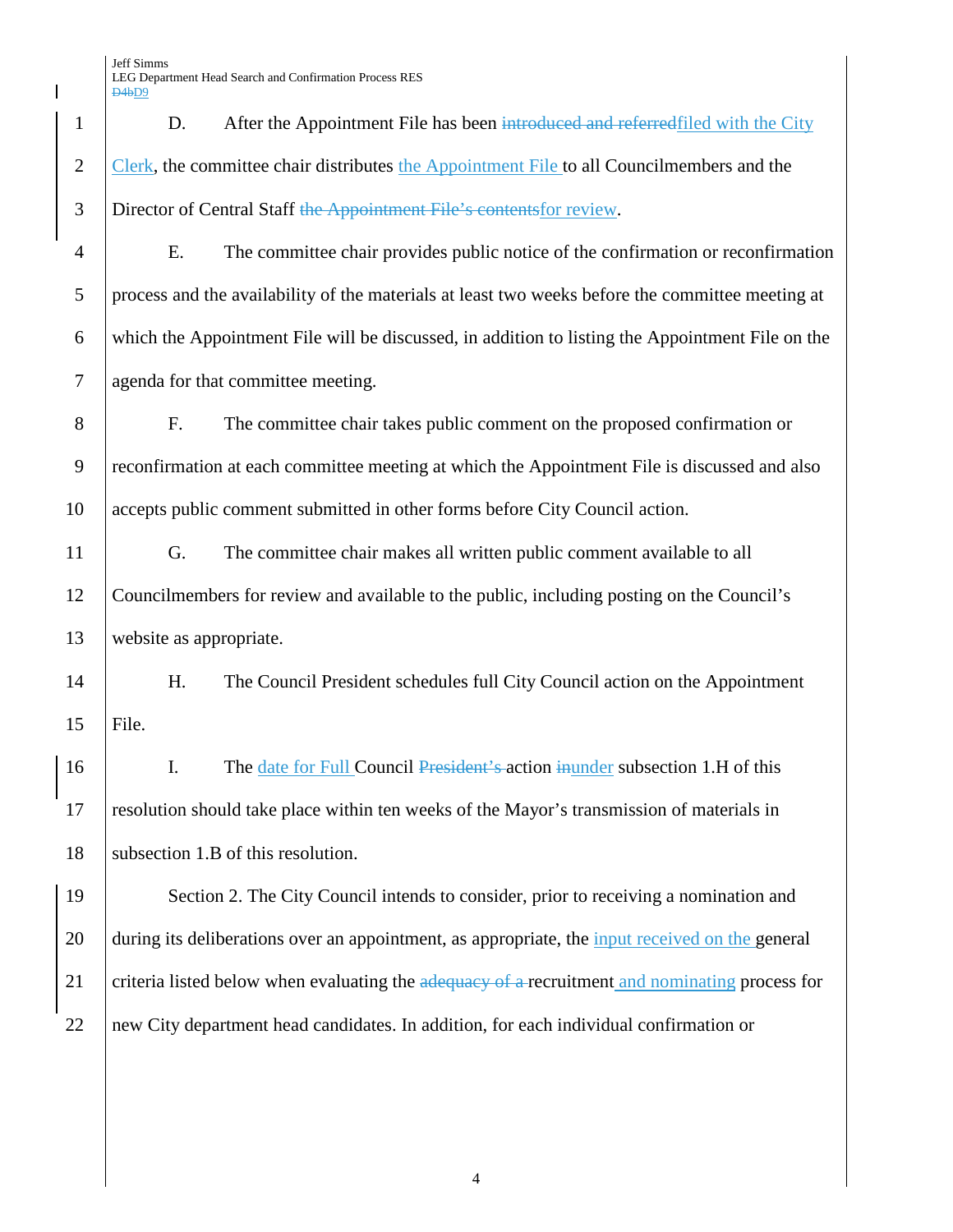|                  | D4bD9                                                                                            |
|------------------|--------------------------------------------------------------------------------------------------|
| $\mathbf{1}$     | reconfirmation process, these criteria may be supplemented by additional specific criteria       |
| $\mathbf{2}$     | appropriate to the particular department head candidate being evaluated.                         |
| $\mathfrak{Z}$   | Utilization of the Racial Equity Toolkit throughout the process; or racial equity<br>A.          |
| $\overline{4}$   | analysis during the process and an assessment of the nominee's commitment to racial equity and   |
| 5                | how that was considered during the process;                                                      |
| 6                | <b>B.</b><br>Inclusion of affected constituencies and groups in reviewing potential candidates,  |
| $\boldsymbol{7}$ | interviewing candidates, and establishing expectations and how representatives were selected,    |
| 8                | including, but not limited to:                                                                   |
| 9                | Staff in the impacted department;<br>1.                                                          |
| 10               | Representative(s) of communities most likely to be impacted by the work<br>2.                    |
| 11               | of the department;                                                                               |
| 12               | 3.<br>Representative(s) from the labor community;                                                |
| 13               | Representative(s) from the business community; and<br>4.                                         |
| 14               | Community partners.<br>5.                                                                        |
| 15               | Section 3. The City Council intends to consider, as appropriate, the general performance         |
| 16               | criteria listed below when evaluating new City department head candidates during the initial     |
| 17               | confirmation process and when evaluating existing City department heads during the               |
| 18               | reconfirmation process. In addition, for each individual confirmation or reconfirmation process, |
| 19               | these criteria may be supplemented by additional specific criteria appropriate to the particular |
| 20               | new department head candidate or existing department head being evaluated. If the Council is     |
| 21               | reviewing a new City department head candidate who has little or no previous experience          |
| 22               | working for the The City of Seattle, the Council should modify the general performance criteria  |
| 23               | listed below to apply to previous non-City experience.                                           |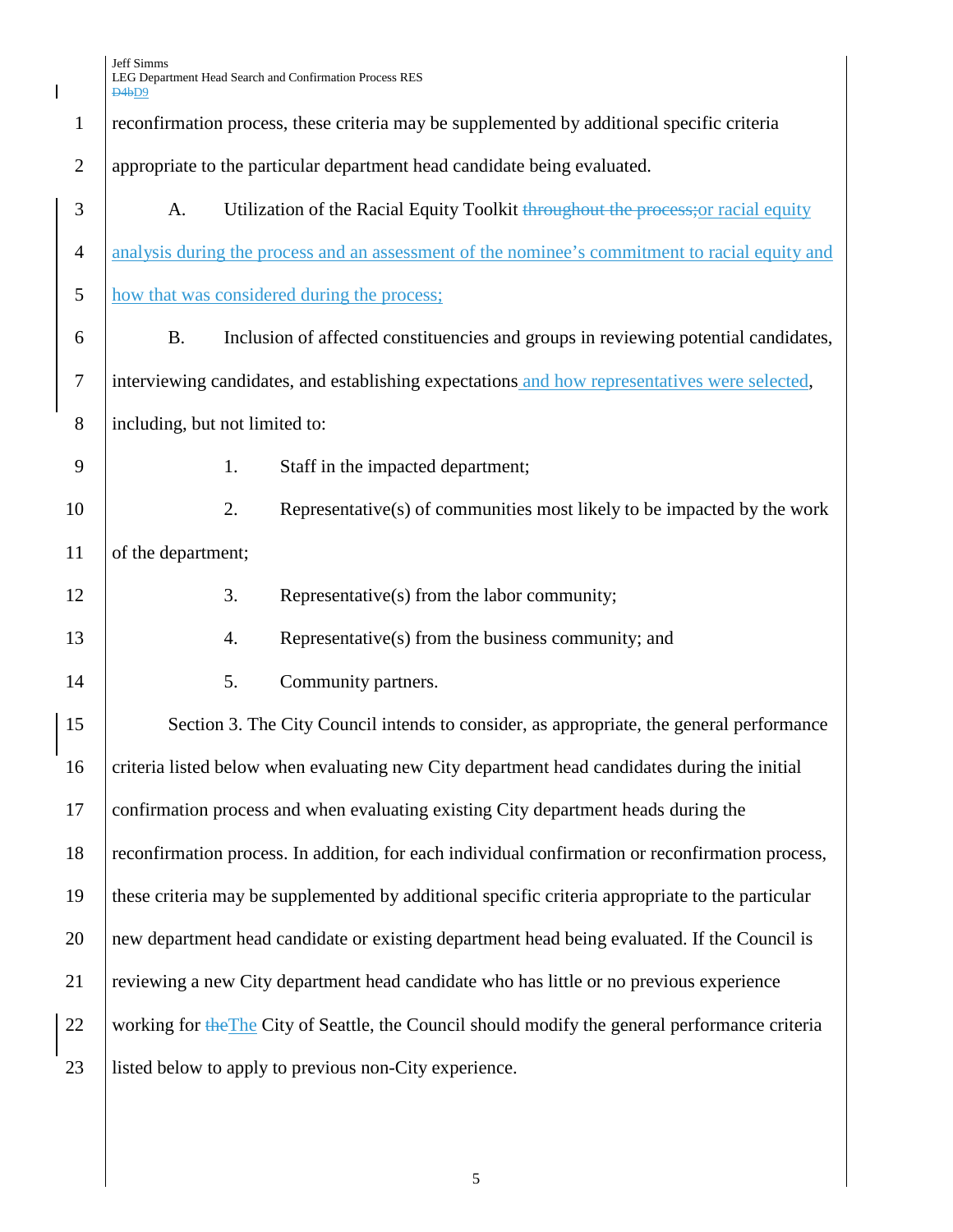|                | Jeff Simms<br>D <sub>4</sub> b <sub>D9</sub> | LEG Department Head Search and Confirmation Process RES                                            |  |  |
|----------------|----------------------------------------------|----------------------------------------------------------------------------------------------------|--|--|
| $\mathbf{1}$   | A.                                           | Departmental or organizational accomplishments;                                                    |  |  |
| $\overline{2}$ | <b>B.</b>                                    | Leadership and achievements;                                                                       |  |  |
| 3              | C.                                           | Timely completion of projects and work programs;                                                   |  |  |
| 4              | D.                                           | Budget performance;                                                                                |  |  |
| 5              | Ε.                                           | Strategic planning;                                                                                |  |  |
| 6              | F.                                           | Demonstrated commitment to diversity in hiring, workplace operations,                              |  |  |
| 7              |                                              | contracting, and constituent services;                                                             |  |  |
| 8              | G.                                           | Departmental or organizational management;                                                         |  |  |
| 9              | H.                                           | Employee morale and motivation;                                                                    |  |  |
| 10             | Ι.                                           | Relations with the public;                                                                         |  |  |
| 11             | J.                                           | Relations with City Council or other elected officials or oversight boards;                        |  |  |
| 12             | K.                                           | Accomplishment of Council priorities or those of other elected officials or                        |  |  |
| 13             |                                              | oversight boards within schedule and budget; and                                                   |  |  |
| 14             | L.                                           | Responsiveness to Council requests or those from other elected officials or                        |  |  |
| 15             | oversight boards.                            |                                                                                                    |  |  |
| 16             | M.                                           | Formal complaints filed by City of Seattle employees regarding employment and                      |  |  |
| 17             |                                              | management practices, including complaints with the City's Office of the Employee Ombud,           |  |  |
| 18             |                                              | Office for Civil Rights, and the department or office's human resources office, that were          |  |  |
| 19             |                                              | resolved in the employee's favor along with other relevant information, such as with a description |  |  |
| 20             |                                              | of any training or other corrective action that the person has completed subsequent to those       |  |  |
| 21             |                                              | complaints. Communications shall not include the name or identifying information of the            |  |  |
| 22             |                                              | individual making the complaint nor the name or identifying information of any witness to the      |  |  |
|                |                                              |                                                                                                    |  |  |
|                |                                              |                                                                                                    |  |  |
|                |                                              |                                                                                                    |  |  |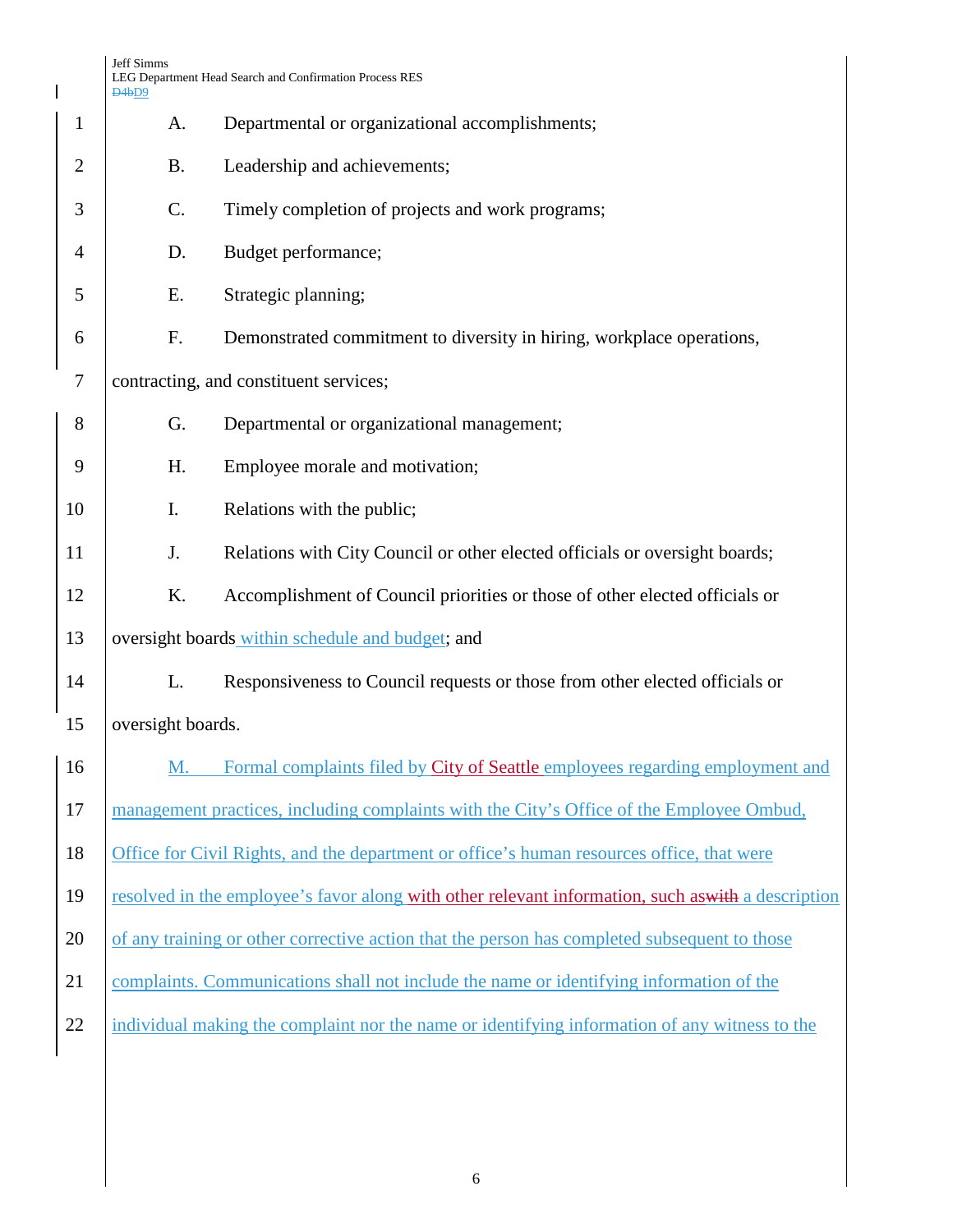Jeff Simms LEG Department Head Search and Confirmation Process RES

|                  | D <sub>4b</sub> D <sub>9</sub>                                                                      |
|------------------|-----------------------------------------------------------------------------------------------------|
| $\mathbf{1}$     | conduct described in the complaint and shall protect employee information and prioritize            |
| $\mathbf{2}$     | anonymity and confidentiality as much as possible, subject to federal, state, and local law.        |
| 3                | Section 4. As used in this resolution, "department head" means an individual who directs            |
| $\overline{4}$   | a City department, office, or similarly named entity, whether inside or outside the Executive       |
| 5                | Department, whose appointment is by the Mayor and whose confirmation is by the Council.             |
| 6                | Section 5. This resolution does not apply to the appointment and confirmation processes             |
| $\boldsymbol{7}$ | of the Chief of Police's appointment procedure. Police, the Director of the Office of Police        |
| 8                | Accountability, the Inspector General, or the Director of the Office for Civil Rights. If           |
| $\mathbf{9}$     | appointment or confirmation processes are specified in the future for any department head, they     |
| 10               | supersede the corresponding appointment or confirmation processes of this resolution as             |
| 11               | applicable.                                                                                         |
| 12               | Section 56. Resolution 30962 is superseded.                                                         |
| 13               | Section $\frac{67}{2}$ . For appointment materials submitted under Resolution 30962 and before this |
| 14               | resolution takes effect, the provisions of Resolution 30962 shall apply rather than the provisions  |
| 15               | of this resolution.                                                                                 |
| 16               |                                                                                                     |
| 17               |                                                                                                     |
|                  |                                                                                                     |
|                  |                                                                                                     |
|                  |                                                                                                     |
|                  |                                                                                                     |
|                  |                                                                                                     |
|                  |                                                                                                     |